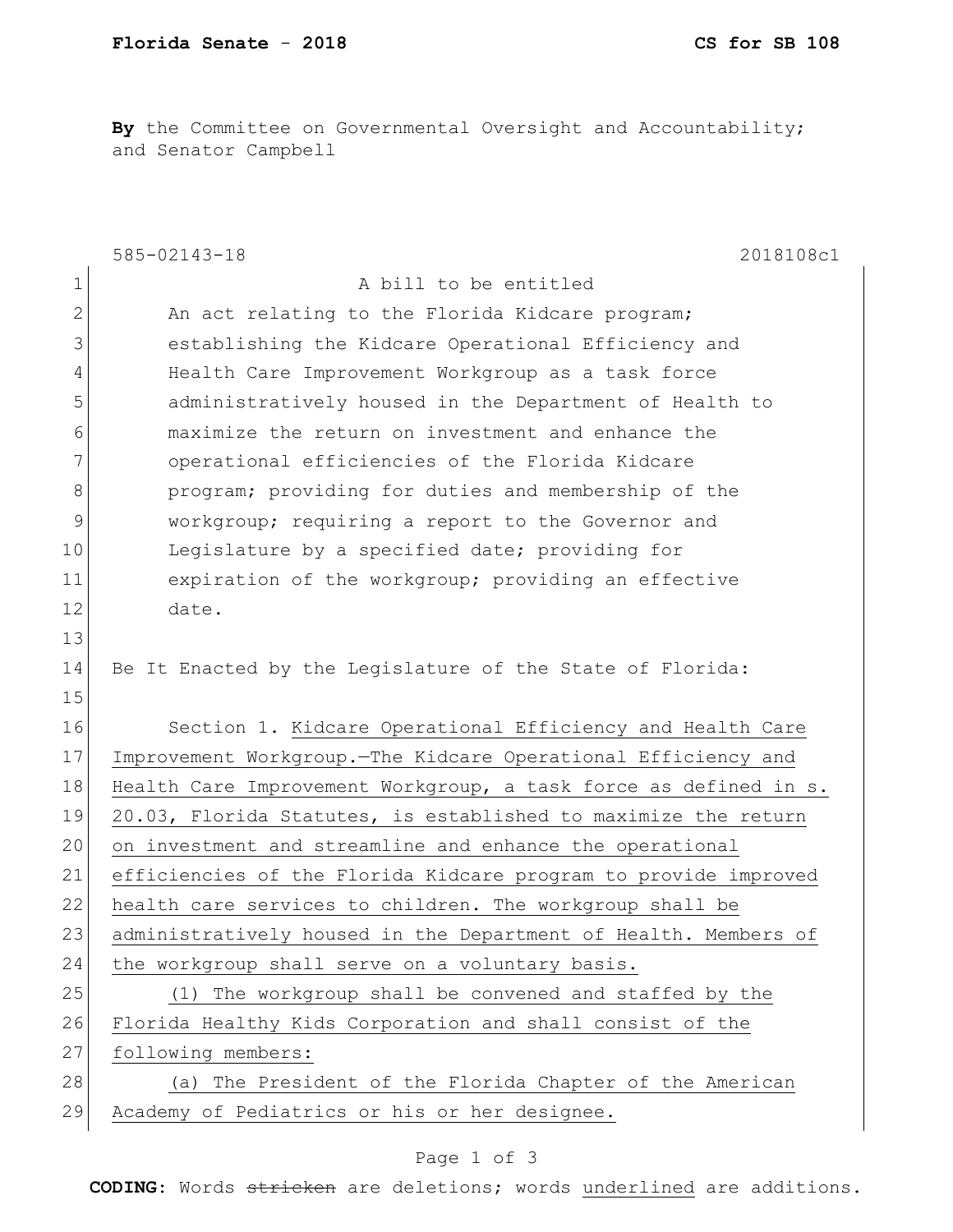|    | 585-02143-18<br>2018108c1                                      |
|----|----------------------------------------------------------------|
| 30 | (b) The State Health Officer or his or her designee.           |
| 31 | The Secretary of Health Care Administration or his or<br>(C)   |
| 32 | her designee, who must have a background in children's health  |
| 33 | policy.                                                        |
| 34 | The assistant secretary for child welfare of the<br>(d)        |
| 35 | Department of Children and Families or his or her designee.    |
| 36 | (e) A representative of directors of the Florida Healthy       |
| 37 | Kids Corporation.                                              |
| 38 | (f) A representative of the Florida Association of             |
| 39 | Children's Hospitals, Inc.                                     |
| 40 | (g) A representative of the Florida Covering Kids and          |
| 41 | Families Coalition.                                            |
| 42 | (h) A representative of the Florida Association of Health      |
| 43 | Plans.                                                         |
| 44 | (i) A representative of the Florida Children's Council with    |
| 45 | a background in children's health policy.                      |
| 46 | (j) A representative of the Florida Dental Association.        |
| 47 | The Director of Children's Medical Services or his or<br>(k)   |
| 48 | her designee.                                                  |
| 49 | (1) A parent of a child enrolled in the Florida Kidcare        |
| 50 | program.                                                       |
| 51 | A representative of the Florida Insurance Council.<br>(m)      |
| 52 | (2) The workgroup shall:                                       |
| 53 | (a) Examine successful and innovative models to provide        |
| 54 | improved value and health care outcomes.                       |
| 55 | (b) Develop recommendations to streamline and unify the        |
| 56 | program to provide greater operational efficiencies, including |
| 57 | recommendations for a single benefits package, a single set of |
| 58 | performance measures, and a single third-party administrator.  |
|    |                                                                |

## Page 2 of 3

**CODING**: Words stricken are deletions; words underlined are additions.